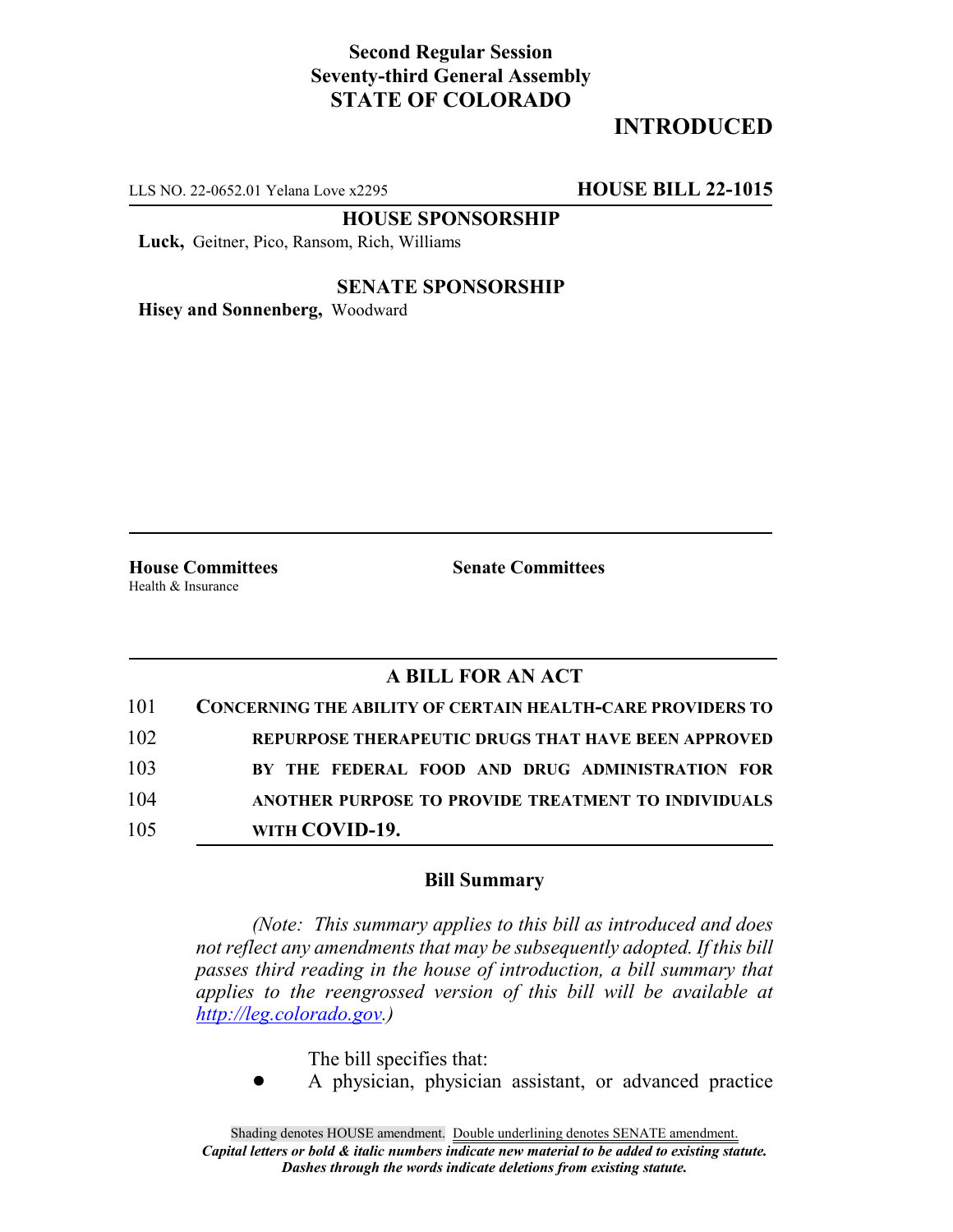registered nurse with prescriptive authority may prescribe and dispense, and a pharmacist may dispense, therapeutic drugs for off-label use, including hydroxychloroquine sulfate and ivermectin, to provide prophylaxis or outpatient (at-home) and inpatient (hospital) treatment to an individual with COVID-19; and

- This practice is not unprofessional conduct or otherwise grounds for discipline.
- *Be it enacted by the General Assembly of the State of Colorado:*

 **SECTION 1.** In Colorado Revised Statutes, **add** 12-30-119 as follows:

 **12-30-119. Prescribing or dispensing off-label use of FDA-approved therapeutic drugs to treat COVID-19 - definitions.** (1) A PRESCRIBER MAY PRESCRIBE OR DISPENSE, AND A PHARMACIST MAY DISPENSE, PURSUANT TO A PRESCRIPTION DRUG ORDER AND WITH INFORMED CONSENT OF THE PATIENT, AN FDA-APPROVED THERAPEUTIC DRUG, INCLUDING HYDROXYCHLOROQUINE SULFATE AND IVERMECTIN, FOR OFF-LABEL USE TO AN INDIVIDUAL FOR PROPHYLAXIS OR FOR AT-HOME OUTPATIENT OR HOSPITAL INPATIENT TREATMENT OF COVID-19. PROPHYLACTIC USE DOES NOT REQUIRE SUSPECTED EXPOSURE TO THE VIRUS. AT-HOME EARLY-STAGE TREATMENT DOES NOT REQUIRE A COVID-19 TEST.

 (2) CONDUCT THAT COMPLIES WITH SUBSECTION (1) OF THIS SECTION IS NOT UNPROFESSIONAL CONDUCT PURSUANT TO SECTION 12-240-121, 12-255-120, OR 12-280-126. A REGULATOR SHALL NOT INITIATE AN INVESTIGATION, AN INQUIRY, OR ANY OTHER DISCIPLINARY ACTION PURSUANT TO SECTION 12-240-125, 12-255-119, OR 12-280-126, 20 RESPECTIVELY, FOR CONDUCT THAT COMPLIES WITH SUBSECTION (1) OF THIS SECTION.